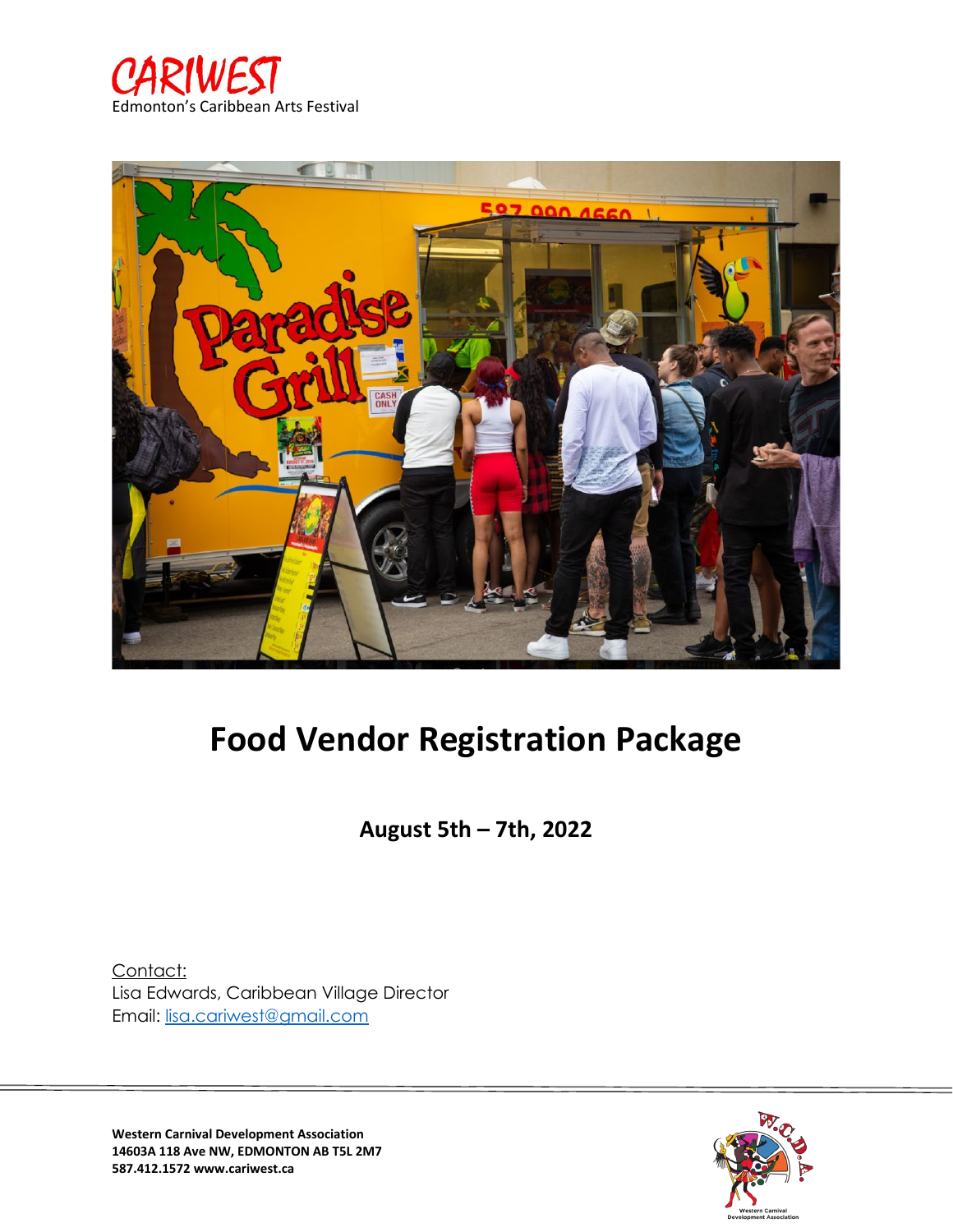

# **What is Cariwest?**

Cariwest is one of Edmonton's most colorful and vibrant festivals! Produced by The Western Carnival Development Association, Cariwest provides a platform to share popular Caribbean music, cuisine, and carnival culture with Western Canadians. This year, 38th annual Cariwest Caribbean Arts Festival takes place on the streets of downtown Edmonton and Churchill Square August 5th – 7th.

The 3-day event attracts approximately 60,000 Festival goers. It includes a Friday Night Costume Extravaganza, a Saturday Carnival Parade and Caribbean Village. Festival goers will enjoy live entertainment, delicious cuisine, and a Caribbean Marketplace. Cariwest presents an excellent opportunity for individual vendors and non-profit groups to connect with the Edmonton community.

We are accepting applications from vendors interested in participating in this year's Festival. The number of spots granted this year are limited. While we will give special consideration to those who participated last year, preference will be given to those who register and pay their fees early. Our policy is to choose those concessions which are visually appealing and also those that market merchandise that specifically represent Caribbean culture.

Please note all applications are vetted with the Board of Directors for approval. You will receive an email advising whether you were successful in your application to be a vendor. We thank you for your interest in being a part of the Cariwest Festival.

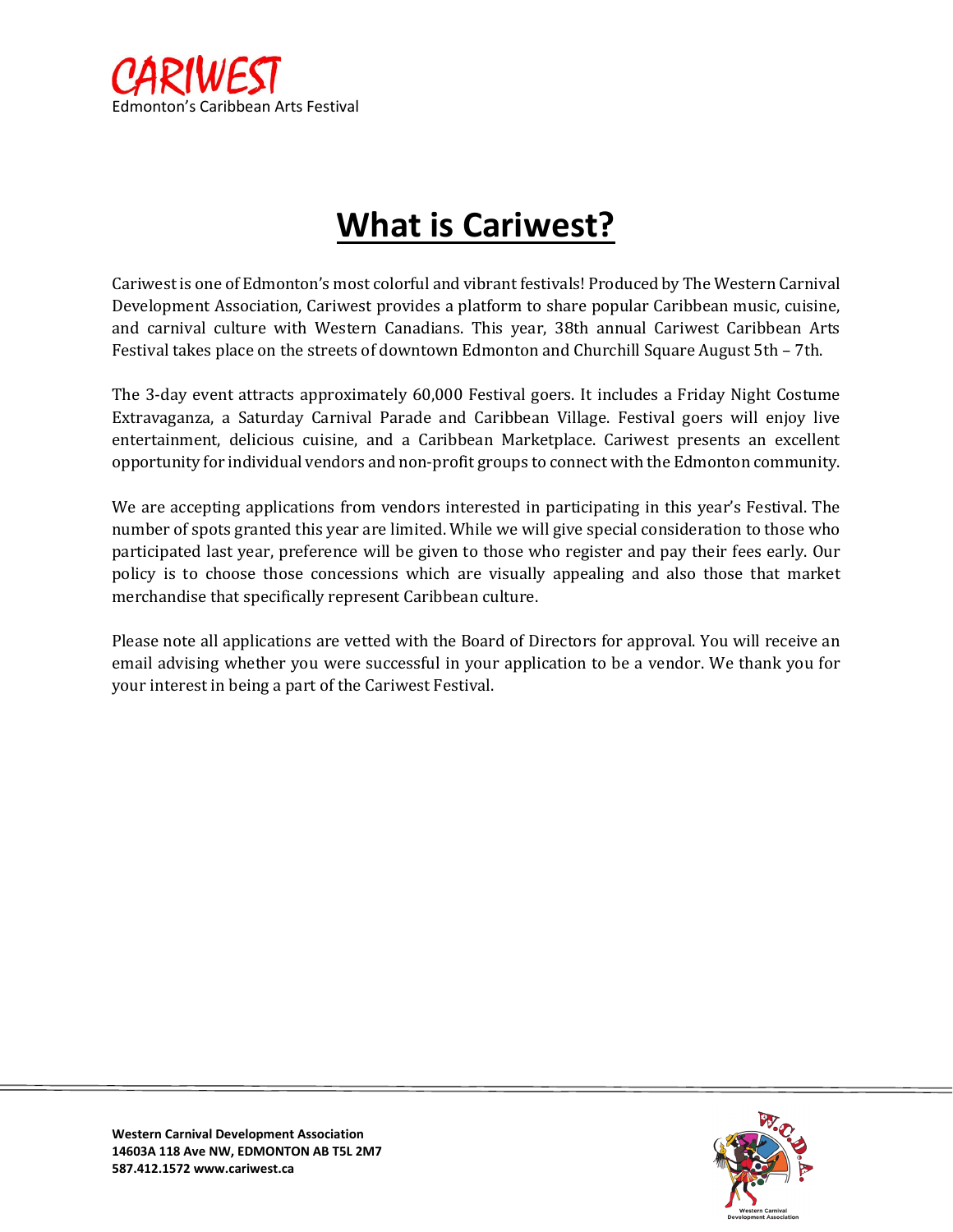

### **Cariwest Caribbean Village**

### Location and Logistics

The location for the 2022 festival is at **Churchill Square** in downtown Edmonton. Most vendors will be located on 99 Street between 102 and 102A Avenues. A small number will be located on the square.

#### **Festival hours of operation** *(subject to change)*

- Friday, August  $5<sup>th</sup>$ : 11:00 am  $-$  11:00 pm
- Saturday, August  $6^{th}$ : 11:00 am 11:00 pm
- Sunday, August  $7<sup>th</sup>$ : 11:00 am 9:00 pm

#### **Vendor Set up Schedule**

- Vendors will have access to its site commencing the morning of **Thursday August 4th.** A specific Load Schedule will be provided to each Vendor at the final Vendor Meeting in July. Set-up must be completed by **Friday** August 5th at 8:30am.
- An inspection of the booth by WCDA and Fire Department will be held on **August 5th at 9:30am**  before opening sales at **11:00am**
- Tear down of booths begin at **9:00pm on Sunday, August 7th** Should Vendors be observed taking down prior to 9:00 pm on Sunday August 7th, the deposit will not be refunded.

#### **New Ticketing System**

Cariwest is moving to a ticketing system in order to maintain consistency within the food service process. For 2022, we have lowered the vendor fees by 30% to ease vendors into the transition of the new process and the return to the full in person festival. Also, the \$150.00 donation requirement for volunteer meals has been removed. Each ticket will be worth \$2.00 to the vendor, therefore pricing for tickets should be based on that increment i.e., 1 ticket for drinks and 8-9 tickets for a full plate of food. Clear signage with pricing by ticket amounts will be required. Once the vendor application is received, an appointment for August 9 or  $10<sup>th</sup>$  will be set up for the vendor to bring in their tickets for reconciliation. At this time the amount owning will be paid out by cheque or email transfer.

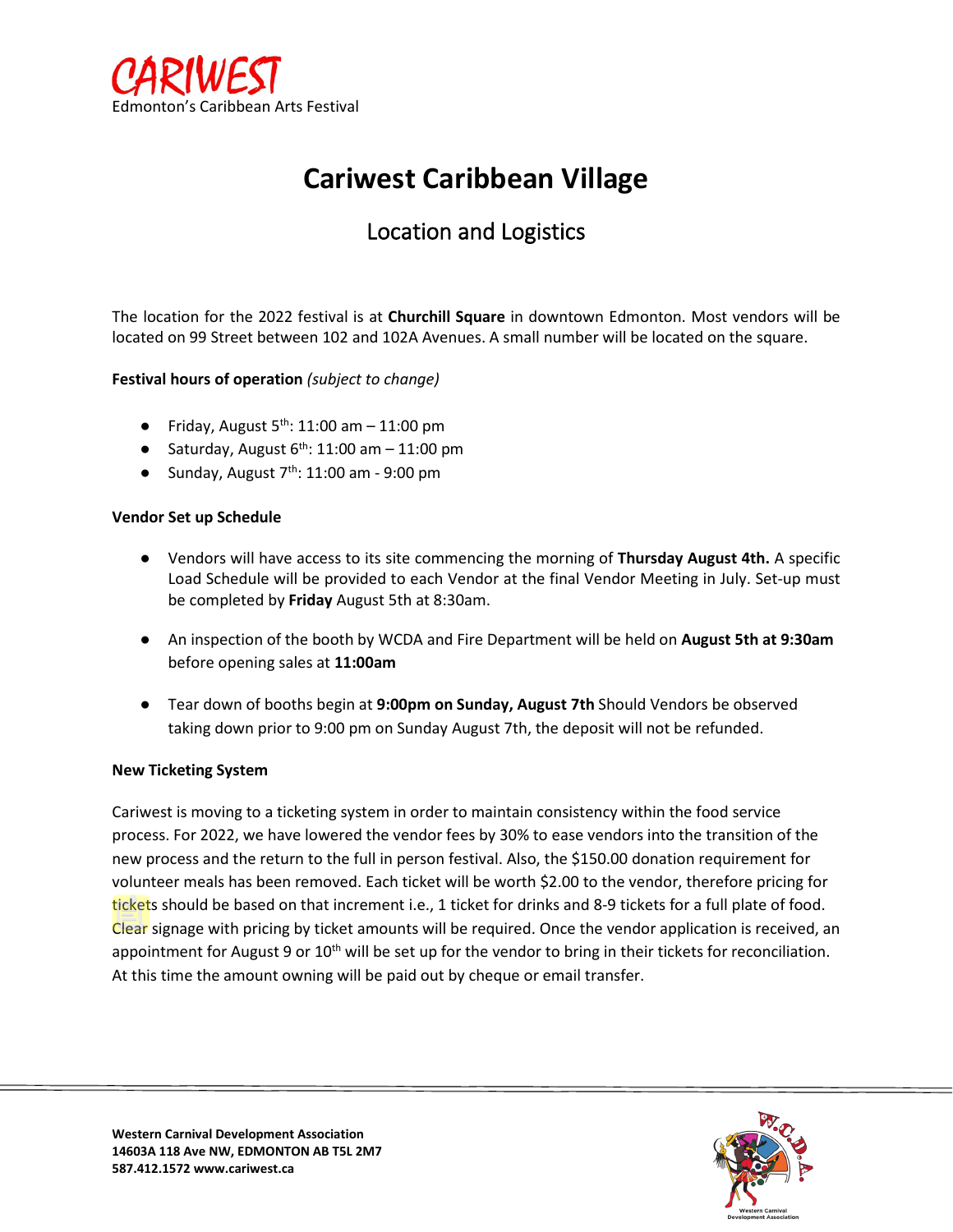

### **Food & Beverage Vendor Fee Schedule**

There are 3 classifications of vendors of fall within this category: **Food Tents, Food Trucks & Beverage Vendors**

| <b>Vendor Type</b>         | <b>Fee Type</b>                            | <b>Amount</b> | <b>Due Date</b> |
|----------------------------|--------------------------------------------|---------------|-----------------|
|                            | Deposit                                    | 500.00        | May 20th, 2022  |
| <b>Food Tent Vendor</b>    | Vendor Fee                                 | 1725.00       | June 10th, 2022 |
|                            | Total                                      | \$2225.00     |                 |
|                            | *Includes 10x10 tent, 1<br>table, 2 chairs |               |                 |
|                            |                                            |               |                 |
| May 20th, 2022             | Deposit                                    | 500.00        | May 20th, 2022  |
| June 10th, 2022            | <b>Vendor Fees</b>                         | 1200.00       | June 10th, 2022 |
|                            | Total                                      | \$1700.00     |                 |
|                            | Additional 10x10                           | 500.00        | June 10th, 2022 |
| <b>Costs for Additions</b> |                                            | 25.00         | June 10th, 2022 |
|                            | <b>Additional Tables (each)</b>            | 5.00          | June 10th, 2022 |
|                            | <b>Additional Chairs (each)</b>            |               |                 |

**\*Please note a maximum size for food trucks allowed are 24 ft, anything larger there will be a surcharge added of \$500.00.**

| Payment to be made to:                   | <b>Method of Payment:</b>                              |
|------------------------------------------|--------------------------------------------------------|
|                                          | <b>Certified Cheque</b>                                |
| Western Carnival Development Association | Money Order                                            |
|                                          | Online Interact Transfers to: ap.cariwest@gmail.com    |
|                                          | Credit Card - Note a 2.75% service fee will be charged |

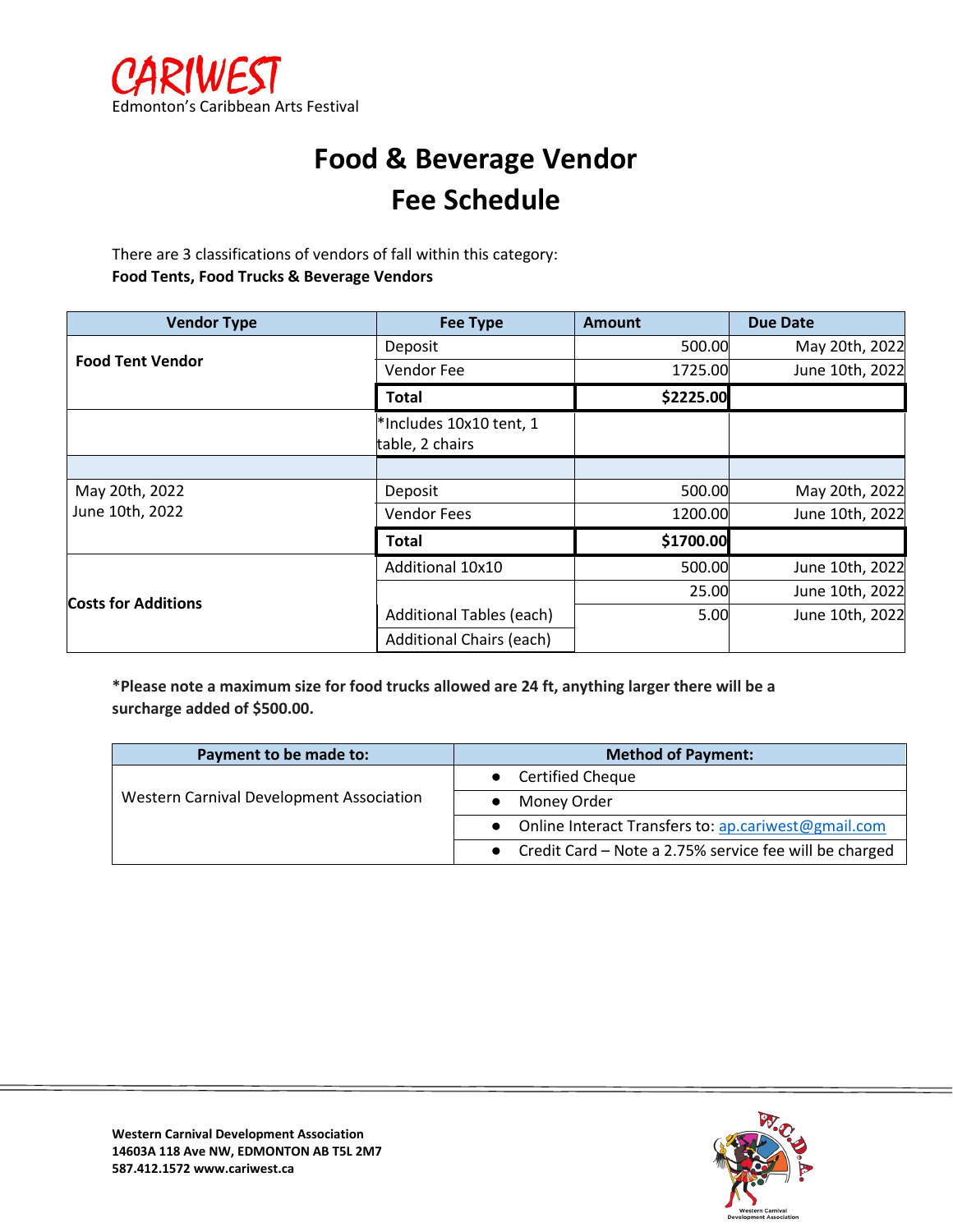

## **Food Vendors Equipment Requirements**

Listed below are Cariwest commitment to vendors, and vendor expectations.

| <b>Cariwest Provides</b>                                 |                                                         |  |
|----------------------------------------------------------|---------------------------------------------------------|--|
|                                                          | For Food trucks/Trailers                                |  |
| <b>For Tent Vendors</b>                                  | <b>Food vendors</b>                                     |  |
| Two 15 amp 120-volt duplex outlets                       | Two 15 amp 120-volt duplex outlets                      |  |
| Potable water supply                                     | Potable water supply                                    |  |
| Drainage                                                 | Drainage                                                |  |
| Sink (one per vendor)                                    |                                                         |  |
| <b>Hot and Cold Water</b>                                |                                                         |  |
| Two banquet tables and two chairs                        |                                                         |  |
| Flooring                                                 |                                                         |  |
| 10X10 ft tent                                            |                                                         |  |
|                                                          |                                                         |  |
| <b>Vendors Provides</b>                                  |                                                         |  |
| <b>Tent Vendors</b>                                      | <b>Food trucks/Trailers Food vendors</b>                |  |
|                                                          |                                                         |  |
| Storage facilities including refrigeration equipment     | Storage facilities including refrigeration equipment    |  |
| All food and concession supplies                         | All food and concession supplies                        |  |
| Cooking units                                            | Cooking units                                           |  |
|                                                          |                                                         |  |
| Bio Degradable Single service eating utensils and napkin | Bio Degradable Single service eating utensils and       |  |
| for consumption of their product                         | napkins for consumption of their product                |  |
| <b>Extension cords</b>                                   | <b>Extension cords</b>                                  |  |
|                                                          | Must have fire suppressing system installed in truck or |  |
| One dry chemical fire extinguisher with 40 BC rating     | trailer                                                 |  |
| <b>Grease Traps or Screens for Sinks</b>                 | <b>Grease Traps or Screens for Sinks</b>                |  |
| Propane                                                  | Propane                                                 |  |
| Tents will require barriers to shield patrons from hot   |                                                         |  |
| cooking surfaces as well as covered wood flooring must   |                                                         |  |
| be fire retardant                                        | Must have own water pump & hot water                    |  |

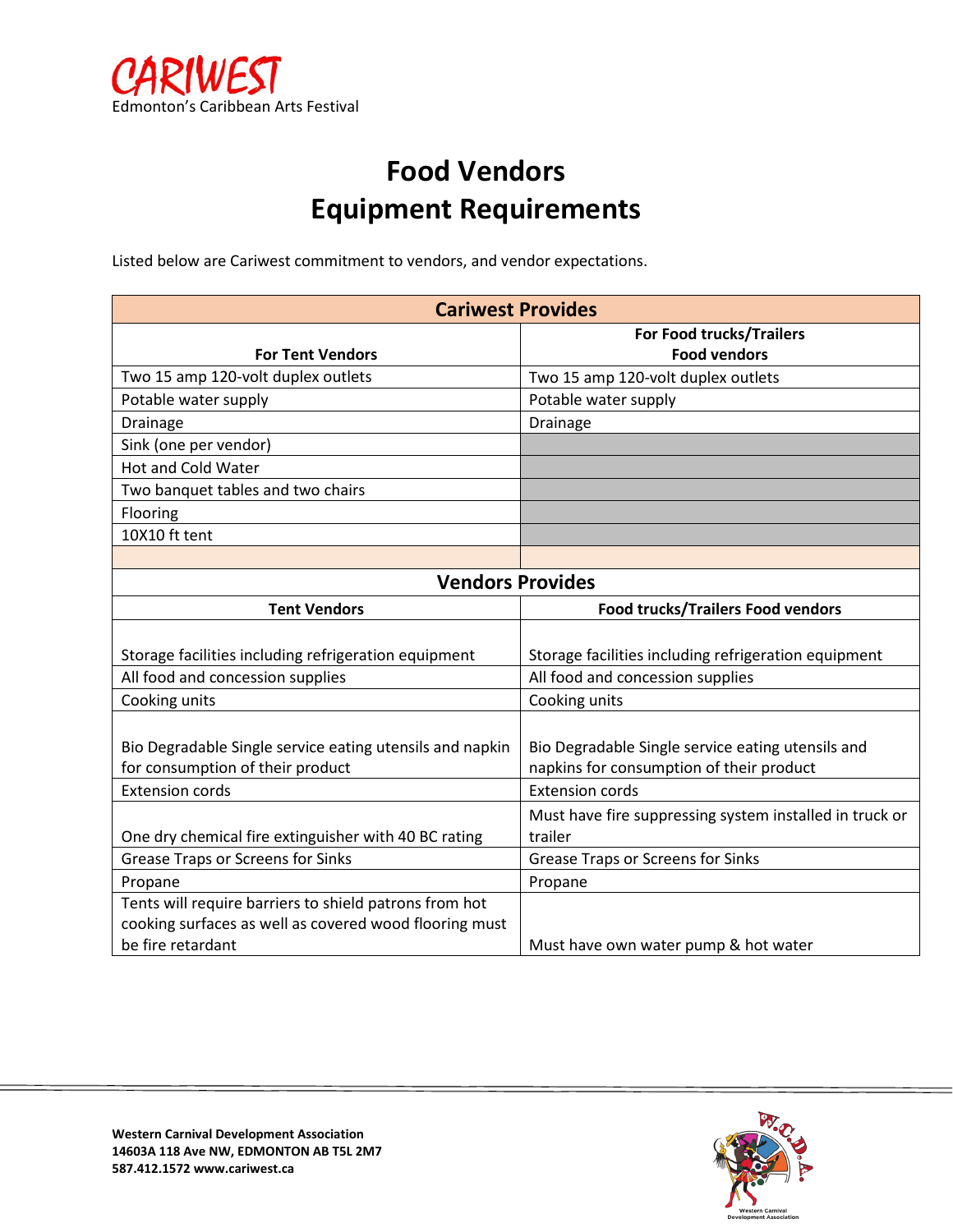

### **Equipment & General Housekeeping**

#### **Deep Fryers**

● All deep fryers must be out of the reach of patrons and have drywall or other means approved by the Fire Inspector to ensure public safety

#### **Barbeque**

- Food vendors who require a barbeque will utilize the cooking/utility space provided.
- Any barbeque being set up by a Food Vendor shall be placed on top of adequate flooring (i.e. plywood).
- All barbeques shall be equipped with a divider of drywall or some other means approved by the Fire Inspector, to ensure public safety

#### **Propane**

● Due permit requirements, any vendor requiring propane, will have to order from the Cariwest's supplier. No other propane provider will be permitted on the square.

#### **Maintenance & general housekeeping of booth**

- Vendors are responsible for maintaining acceptable standards of cleanliness within the booth including trash removable. Garbage disposal areas will be on site
- Any damages sustained to, or cleaning required of the tent or surrounding areas, shall be deducted from the Vendor's deposit
- Vendors are permitted to play music in their booths during the operating hours of the Festival, ensuring the music doesn't exceeded confines of the booth
- A final inspection of the site must be completed at the end of the festival, prior to leaving the designated site, with a WCDA staff member
- Distribution of promotional materials are prohibited
	- o CARIWEST has exclusive rights to Churchill Square for the duration of the Cariwest Caribbean Arts Festival from August 5-7, 2022. No flyers, ticket sales, loudspeaker, distribution or promotion of any unassociated events will be permitted on Churchill Square during this time

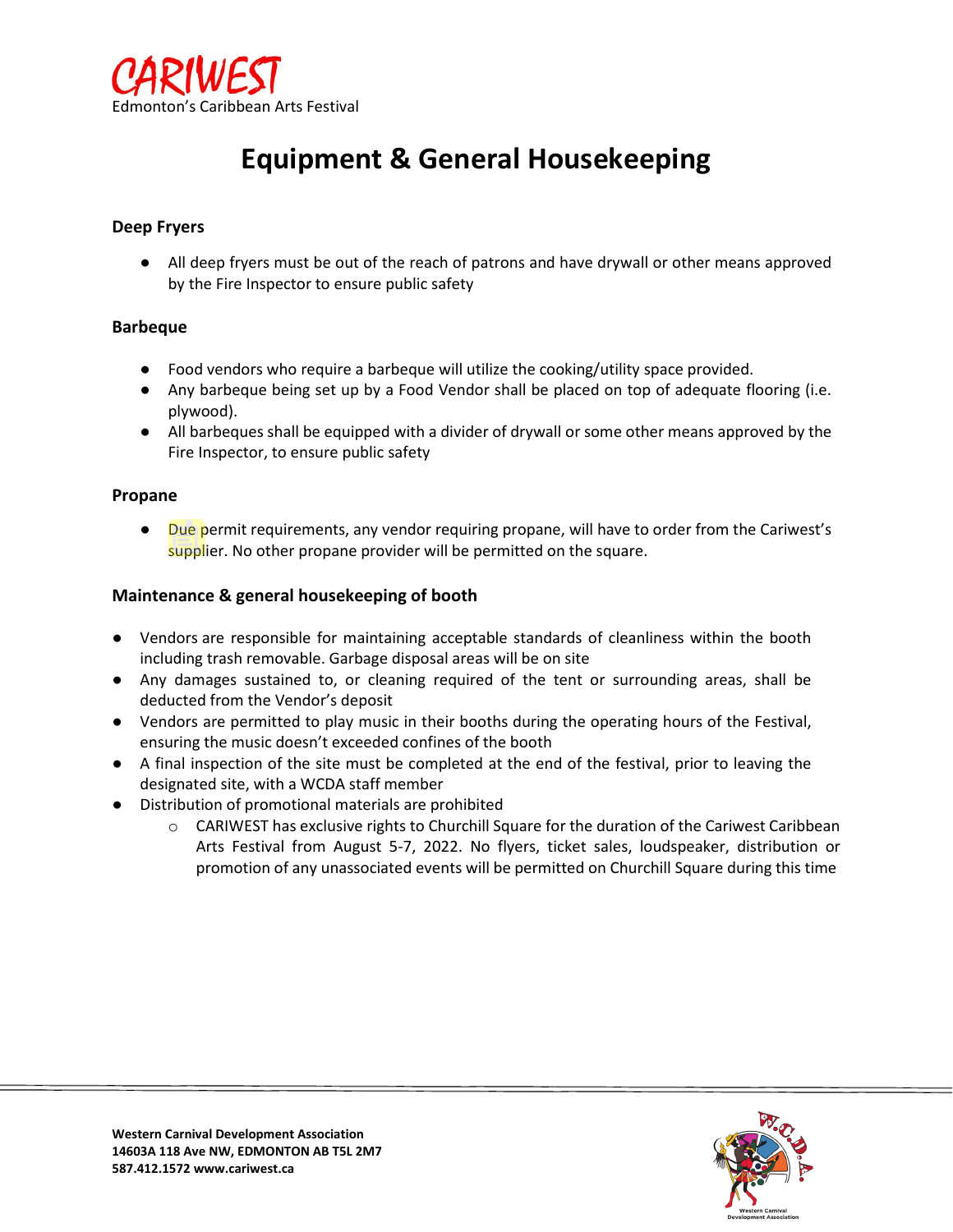

### **General Rules & Regulations**

All vendors are required to abide by the following rules and regulations as set forth by Western Caribbean Development Association (WCDA).

WCDA reserves the right to issue immediate fines, close or disqualify that vendor from future festivals if that Vendor does not abide by these rules and regulations. Future participation in the Cariwest Caribbean Arts Festival is dependent upon compliance with all rules and regulations.

#### **General Rules & Regulations**

- Food Vendors must have adequate food and staff to stay open during Caribbean Village hours of operations – failure to do so could result in a fine of \$250
- All vendors must be ready to go at time of inspection. Any vendor who is late for set up or is unprepared for the inspection, risk being removed from the festival and *losing their deposit*
- The Food Vendor must comply with all obligations owed to any sponsor of the Cariwest Festival
- Vendors may NOT extend the boundaries of their booth under any circumstance. Booth boundaries are restricted to the 10x10 foot confines of the tent or food truck space
- Food Trucks must remain on site once set up and operational, until time to take down on Sunday
- Food Vendors shall ensure that all staff conduct themselves in a professional manner, including, without limitation, ensuring all are wearing attire that is appropriate for food service, for example no open toed shoes and any long hair must be tied back. All Vendor personnel must comply with all Alberta Health Services hygienic standards for the handling of food
- The Food Vendor is responsible for operating and maintaining its booth, including its contents, and the surrounding area in an impeccable manner
- The Food Vendor shall regularly remove garbage from their Site, clean the surrounding areas, clean its Site's floors, sink, and any equipment situated within its Site. Failure to comply with this as determined by WCDA may result in additional charges being laid against the Food Vendor. WCDA may temporarily or permanently close the Food Vendor's Booth and/or WCDA deny the Food Vendor the right to participate in any subsequent Cariwest Festivals
- All property of the Food Vendor or any part thereof, shall be at the risk of the Food Vendor
- The Food Vendor hereby accepts full responsibility for any claim, loss, damages, costs and all expenses (including solicitor expenses as applicable). Subsequently, The Food Vendor hereby accepts full responsibility for expenses incurred by WCDA in defending such a claim – as **WCDA** is **not liable** for any **vendor expenses**, advanced by any person or entity

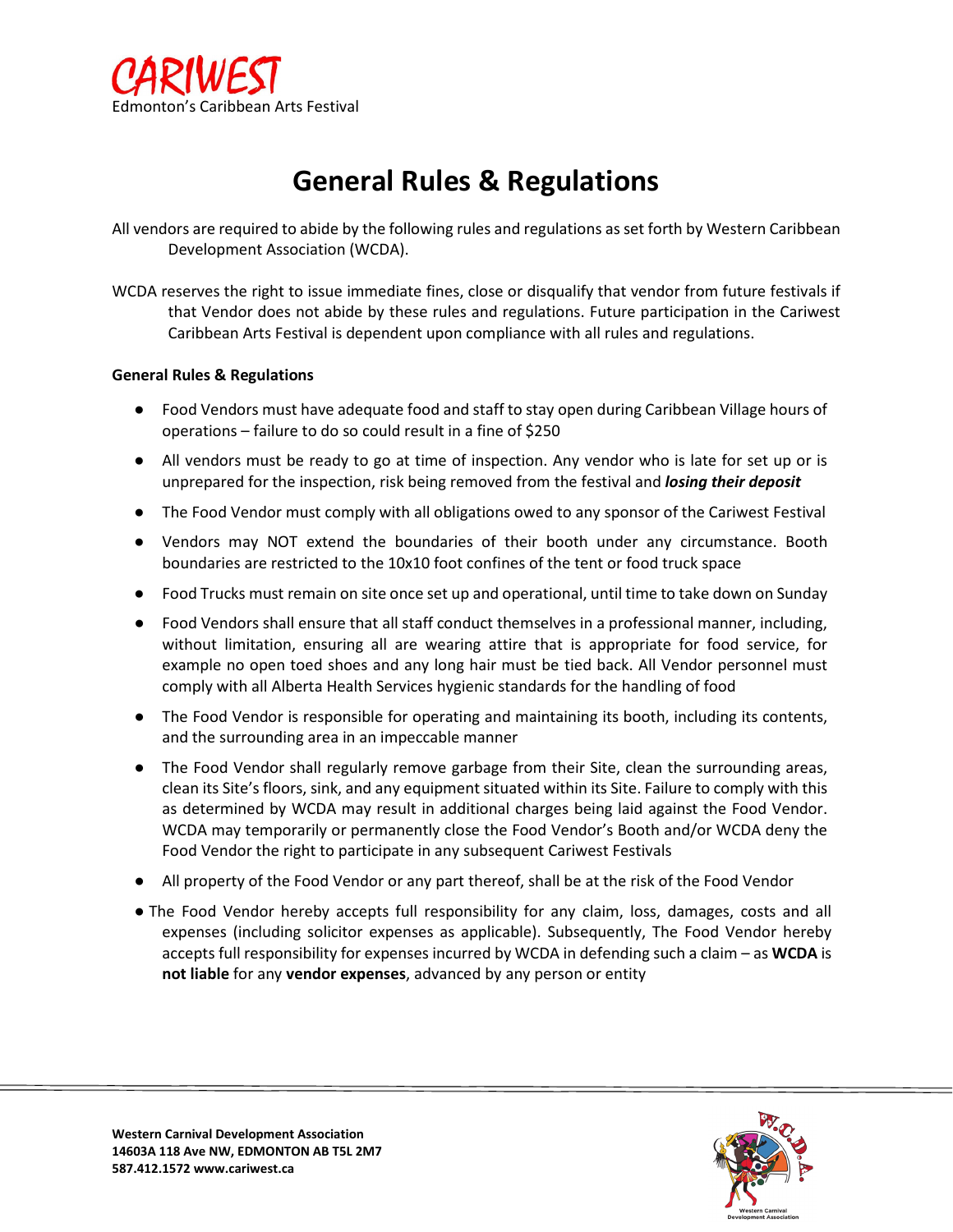

### **General Rules & Regulations…** *(continued)*

- The Food Vendor shall ensure that all employees, agents, contractors, permitted invitees, directors, officers, and anyone whom the Food Vendor is responsible for, comply with all applicable statutes, regulations, rules, by-laws, policies and directives of Western Carnival Development Association, the Federal, Provincial, Municipal governments or any other governing body whatsoever.
- Western Carnival Development Association and or the City of Edmonton shall have access at all times to the Food Vendor's Site and Booth.
- The Food Vendor is responsible for operating and maintaining their entire Site, including its contents, and the surrounding area in an impeccable manner
	- $\circ$  The Vendor shall regularly remove garbage from their Site, clean the areas surrounding its Site, as well as clean its Site's floor, sink, and any equipment situated within their Site. Failure to comply with this as determined by WCDA may result in loss of deposit
	- o WCDA may temporarily or permanently close the Food Vendor's Booth and/or WCDA may deny the Food Vendor the right to participate in any subsequent Cariwest Festivals
- All vendors must have at least two staff working during the festival hours that are **certified in Sec. 31**, Food Safety Training or the online home study course.
- No lotteries, gambling, or games of chance are allowed at the Festival. Free draws for prizes are permitted, providing no purchase is require
- WCDA reserves the right to use any photographs, video footage and audio recordings to market and promote the Cariwest Festival without recourse or liability. Said images and/or recordings may also be used on the Cariwest website, internet or social media, television or radio spots, or in published literature in future years

#### ● **As the Festival has moved to a ticketing system for payment, vendors are prohibited from accepting cash or any other form of payment for food or beverage purchases.**

WCDA, City of Edmonton, Emergency Services, or any other regulatory body reserves the right to exercise control to protect the safety of the public as needed, should a situation occur where this becomes necessary.

The applicant shall indemnify and save harmless **Western Carnival Development Association** from any and all claims, actions, costs or damages which may arise as a result of any closure of a vendor, or of all or part of the festival, including without in any way limiting the generality of the foregoing, solicitor and client costs which WCDA may incur.

Notwithstanding any other Section in this Agreement, W.C.D.A, in its sole and unfettered discretion, reserves the right to refuse any application it receives from any vendor that wishes to participate in the Cariwest Festival. Late submissions will NOT be accepted.

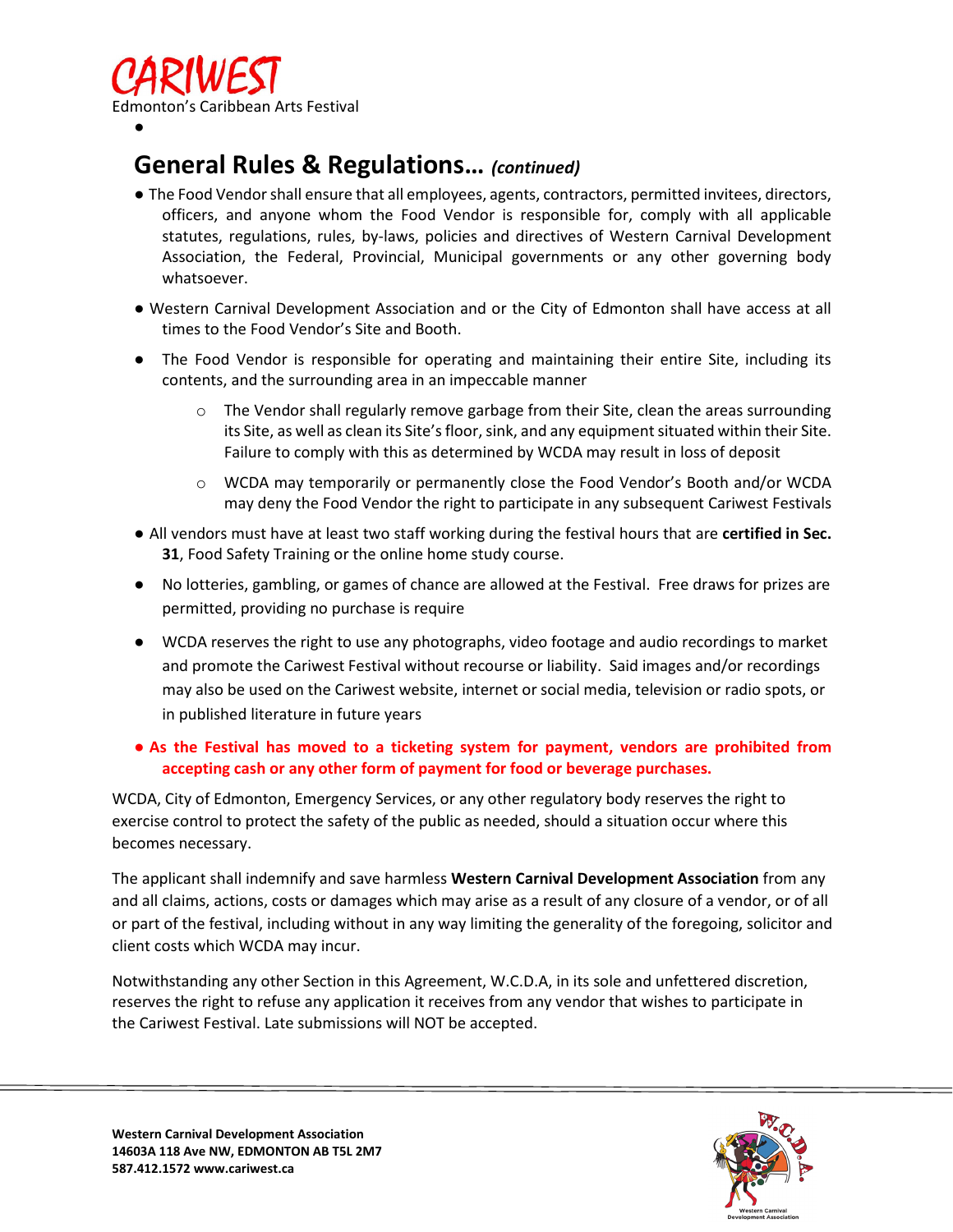

## **Application Guidelines & Requirements**

*Please see more detail information and requirements in the Festival Rules and Regulations section bel***ow**

| Application           | Application to participate in the Cariwest Festival including all AHS required<br>documents, must submitted and all fees paid in full by June 10th, 2022. Fees may be<br>paid by cash, email transfer or by certified cheque payable to Western Carnival<br><b>Development Association</b>                                                                                                                                                                                                                |
|-----------------------|-----------------------------------------------------------------------------------------------------------------------------------------------------------------------------------------------------------------------------------------------------------------------------------------------------------------------------------------------------------------------------------------------------------------------------------------------------------------------------------------------------------|
| Cancellation          | Deposits will not be refunded if a merchant/food vendor cancels their participation<br>after July 1, 2022                                                                                                                                                                                                                                                                                                                                                                                                 |
| Application<br>Review | WCDA reviews each application to determine suitability for the Cariwest Festival. Fees<br>paid will be refunded if a vendor is not approved for the festival.                                                                                                                                                                                                                                                                                                                                             |
| Insurance             | Vendors are responsible for safeguarding their goods and must carry a<br>Comprehensive General Liability Policy with limits of not less than \$2,000,000, A<br>photocopy of the Certificate of Insurance must be submitted with the<br>application. Booths are not insured by the City of Edmonton, WCDA, Cariwest<br>Caribbean Arts Festival or any sponsoring agents.<br>Insurance certificates must name the City of Edmonton and Western Carnival<br>Development Association as "Additional Insured". |
| <b>Disclaimer</b>     | The Vendor shall defend, save, and hold harmless the City of Edmonton, Western                                                                                                                                                                                                                                                                                                                                                                                                                            |
|                       | Carnival Development Association, Cariwest Caribbean Arts Festival, their respective<br>officers, agents, board members, staff, volunteers, sponsors, and assigns from any<br>claims, damages, losses, liability or expense which may arise, and shall not be held<br>responsible for any loss of damage due to fire, accident, theft, weather, acts of god,<br>vandalism, or any other loss or injury whatsoever or not specially described herein,<br>whether past, present or future.                  |

### **Vendor Meetings – Mandatory Attendance**

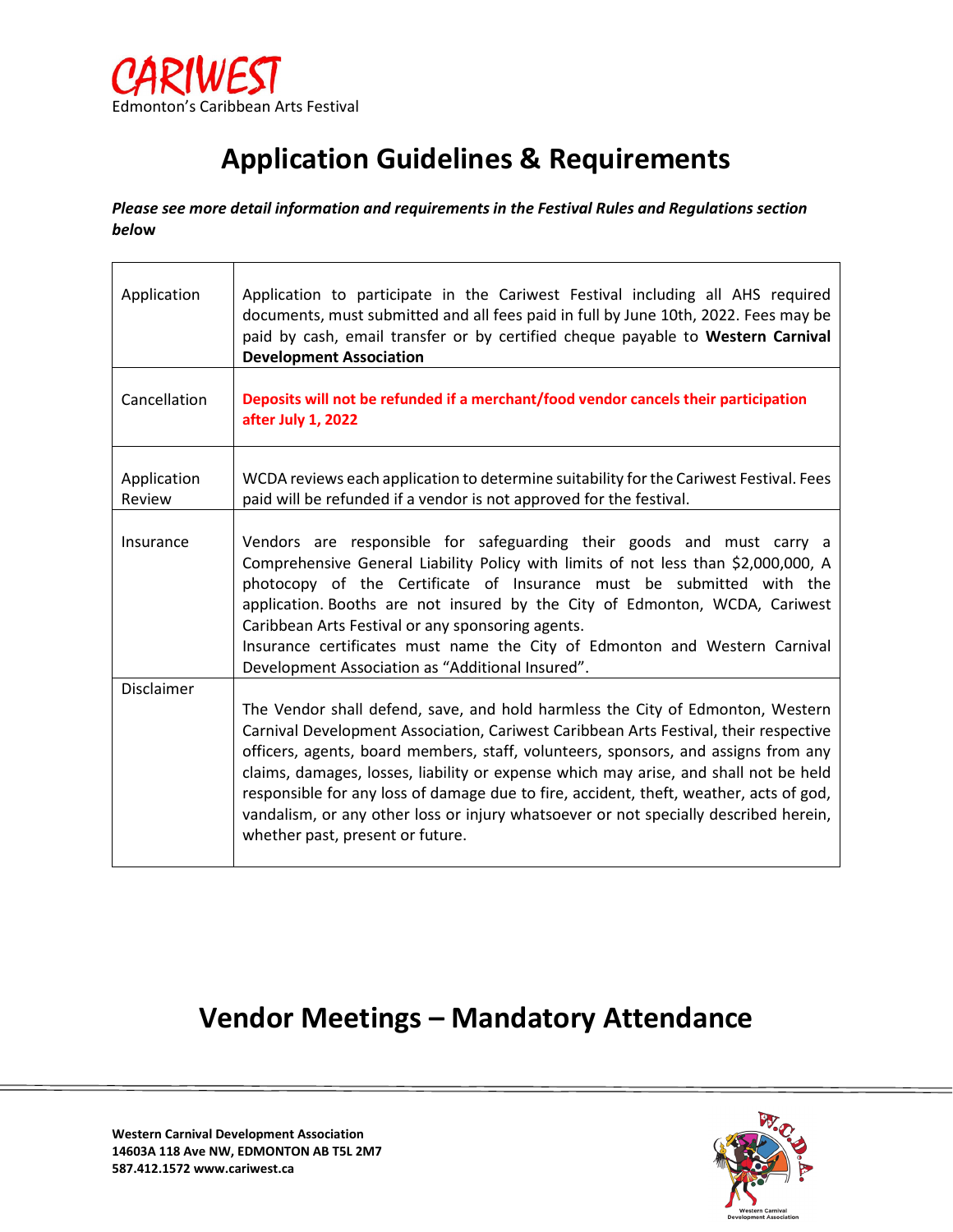

All Prospective Vendors are required to attend an information session and an Orientation meeting. Co-hosted by AHS and Edmonton Civic Events in **July**, all participating vendors are required to attend. Any vendor who is not in attendance or does not have a representative attend will lose their deposit.

| <b>Information Session</b>      | Orientation            |
|---------------------------------|------------------------|
| Date: Thursday April 29th, 2022 | Date: TBD              |
| Time: 7:00pm                    | Time: TBD              |
| Place: Online Google Meets      | Place: In Person - TBD |

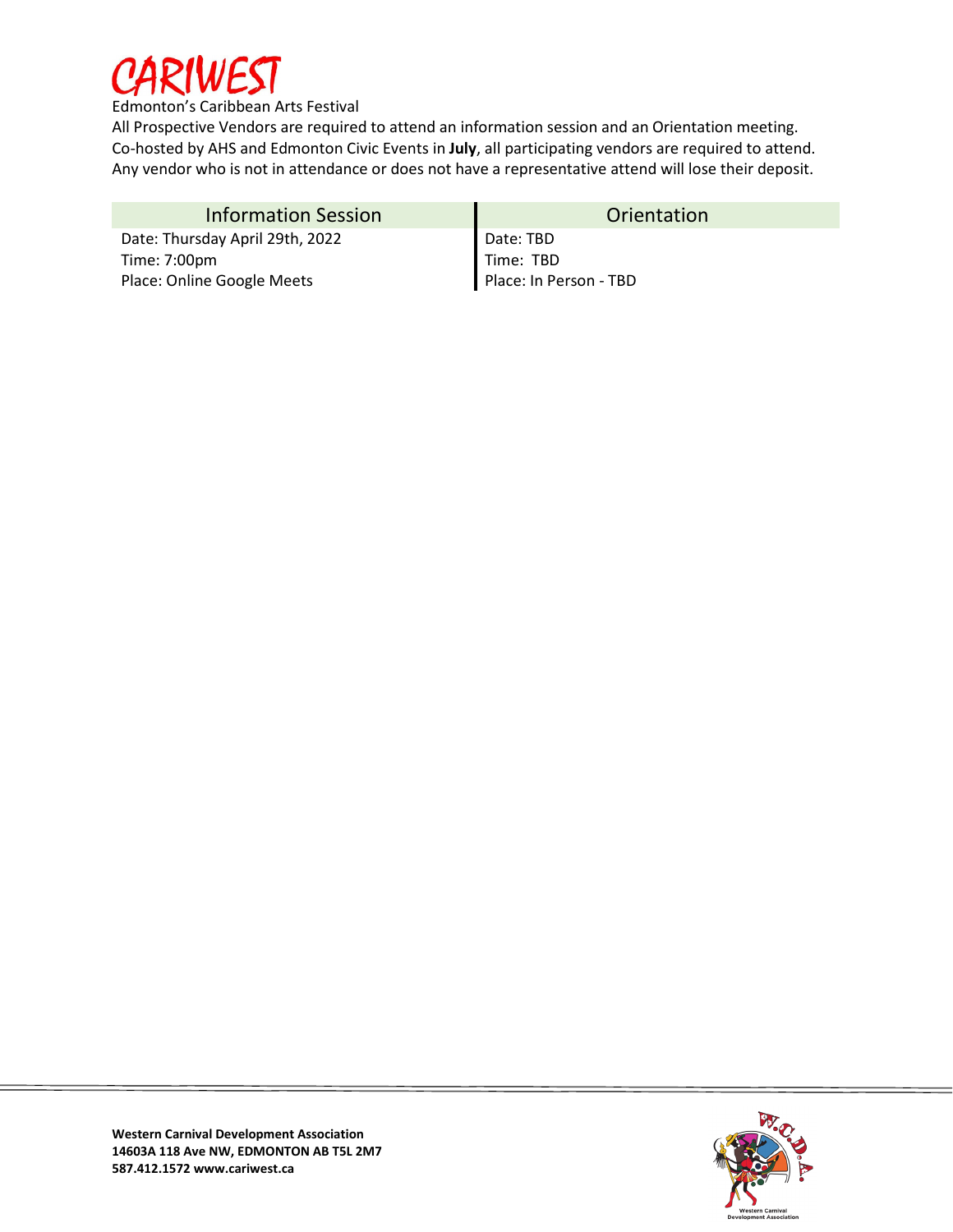

# **Application Checklist**

Please include everything below with the submission of your registration form. Incomplete applications will not be accepted.

| A completed and signed copy of the Application Form and Contract Agreement                                                                                                                                                                                                                   |  |  |
|----------------------------------------------------------------------------------------------------------------------------------------------------------------------------------------------------------------------------------------------------------------------------------------------|--|--|
| Paid deposit and the remaining fees must be paid no later than June 10 <sup>th</sup> , 2022                                                                                                                                                                                                  |  |  |
| A menu with no more than 4 meal options                                                                                                                                                                                                                                                      |  |  |
| Information about meal items (ex: is it gluten free, vegetarian, does it contain<br>allergens such as nuts)                                                                                                                                                                                  |  |  |
| Short Bio about your company                                                                                                                                                                                                                                                                 |  |  |
| links to website and/or social media sites                                                                                                                                                                                                                                                   |  |  |
| A copy of Alberta Health Services (AHS) Special Event Vendor Form must be<br>completed and submitted with Cariwest application by June 10 <sup>th</sup> which will be<br>submitted to AHS on your behalf with our application.<br>http://www.albertahealthservices.ca/8302.asp               |  |  |
| All food vendors are to provide confirmation that their staff has successfully<br>completed Sec. 31 Food Safety Training or the online home study course in advance<br>of the event. Training can be found on the AHS website<br>http://www.albertahealthservices.ca/3151.asp                |  |  |
| A Comprehensive General Liability Policy with limits of not less than \$2,000,000,<br>which names Western Carnival Development Association and the City of Edmonton<br>as additional insured Parties. A photocopy of the Certificate of Insurance must be<br>submitted with the application. |  |  |

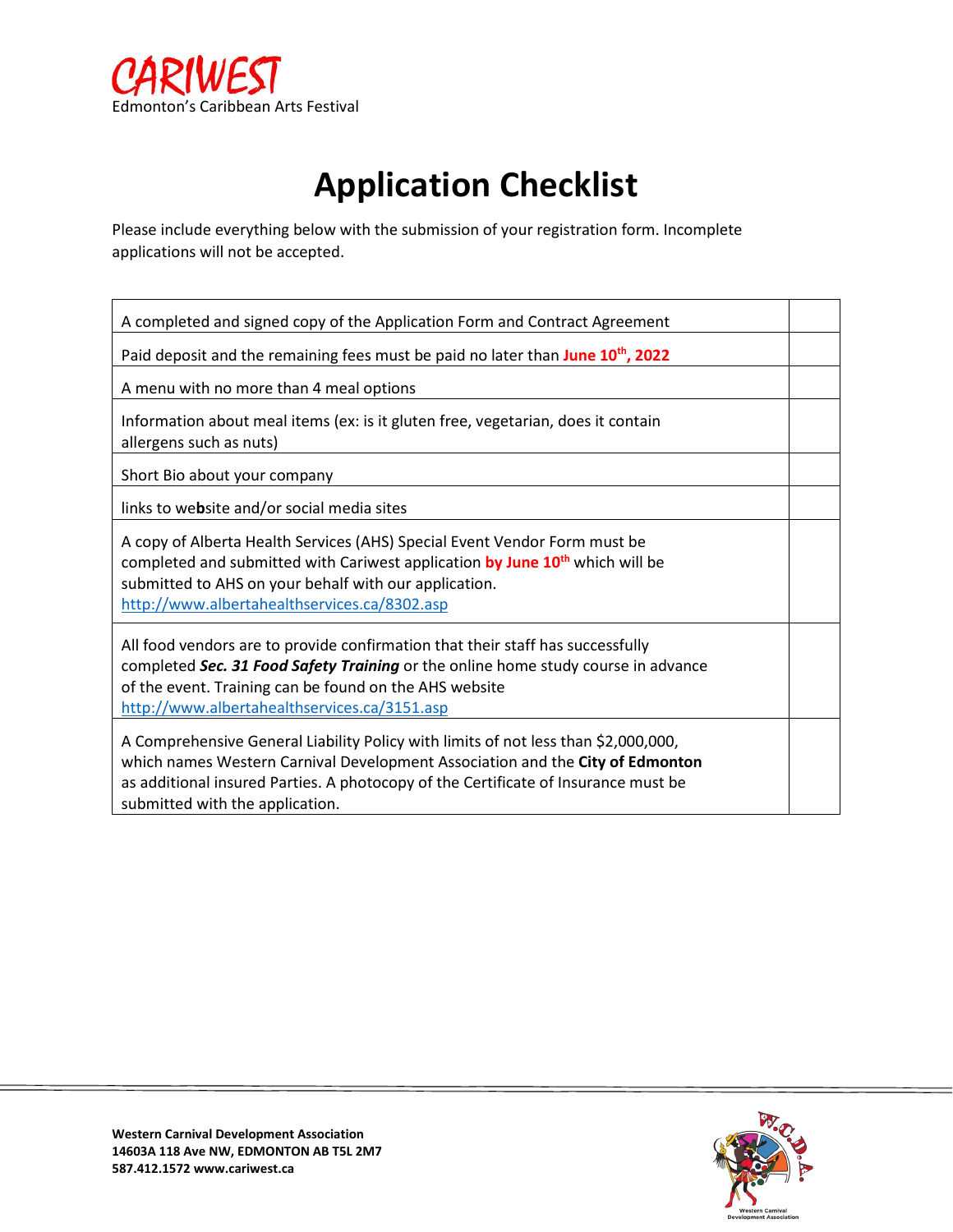### **Cariwest Food Vendor 2022 Application Form**

| <b>Concession Name</b>                        |  |
|-----------------------------------------------|--|
| <b>Vendor Type (Truck or</b>                  |  |
| Tent) Maximum Truck size 24ft                 |  |
| <b>Manager/Owner Name</b>                     |  |
| <b>Mailing Address</b>                        |  |
| Phone                                         |  |
| Email                                         |  |
| <b>Menu items - Please list with proposed</b> |  |
| ticket prices add pages as needed             |  |
| Electricity - do you require?                 |  |
| Please specify amp required: i.e.15 amp (4    |  |
| circuits) or 30 amp (4 circuits)              |  |

| <b>Fees</b>                       |         | <b>Amount Due</b> | <b>Date Paid</b> | <b>Form of Payment</b> |
|-----------------------------------|---------|-------------------|------------------|------------------------|
| <b>Deposit</b>                    | 500.00  |                   |                  |                        |
| <b>Registration (tent vendor)</b> | 1725.00 |                   |                  |                        |
| *Registration (truck vendor)      | 1200.00 |                   |                  |                        |
| <b>Additional 10x10 tent</b>      | 500.00  |                   |                  |                        |
| (limited availability)            |         |                   |                  |                        |
| <b>Additional Tables</b>          | 25.00   |                   |                  |                        |
| <b>Additional Chairs</b>          | 5.00    |                   |                  |                        |
| <b>Total</b>                      |         |                   |                  |                        |

*\*\$500 surcharge for Food Trucks larger than 24ft* 

*Please sign to acknowledge that you have read all the information, rules and regulations and agree to be bound by this contract.*

| Sign: | Date: |
|-------|-------|
|       |       |

### **Churchill Square – 2022 Cariwest Caribbean Village**